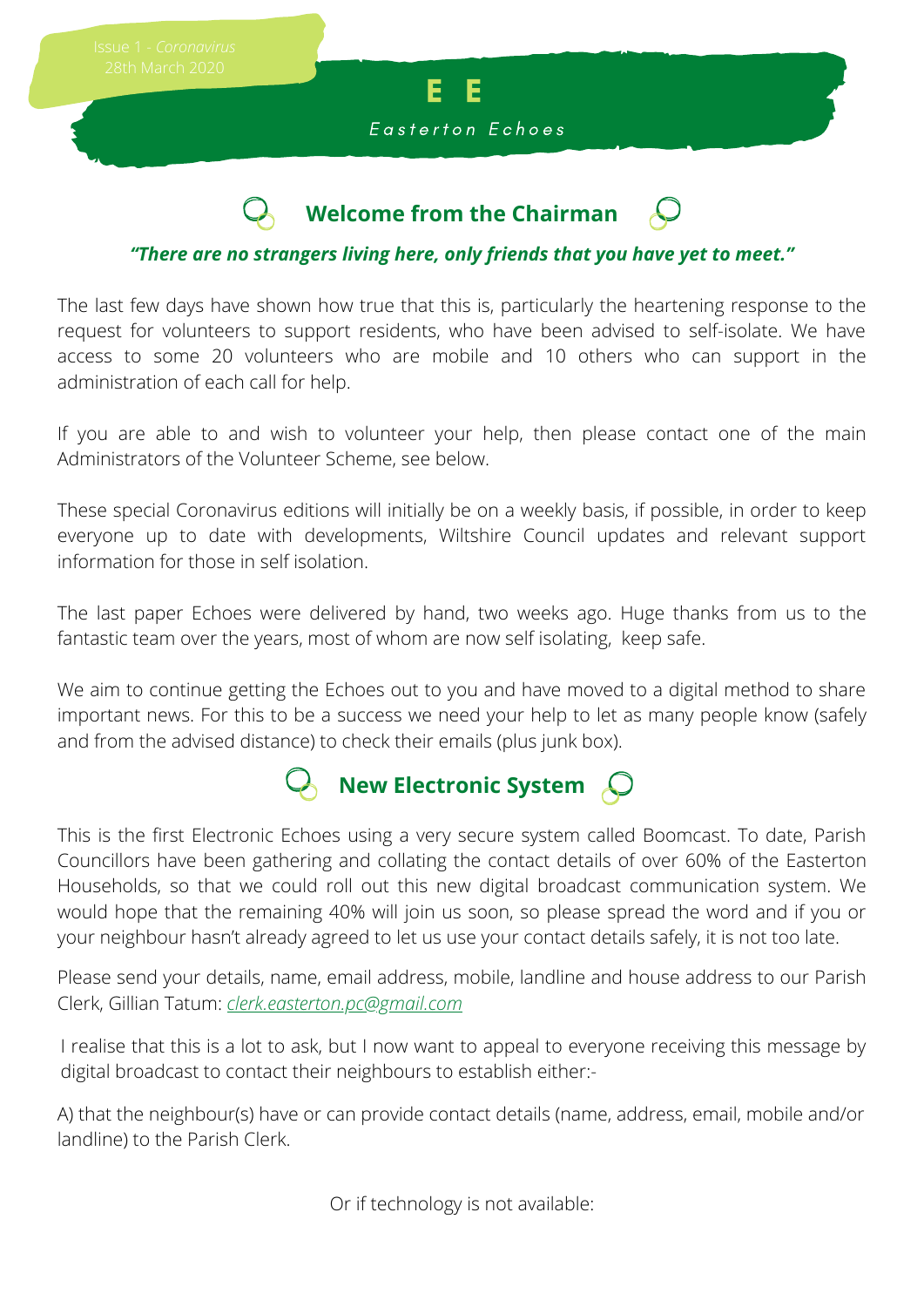B) that the neighbour(s) wish to continue receiving news & updates in paper form – in which case the contact information is also still required please so that we have that on record.

We would ask that If someone you know hasn't got a computer or printer that you could print the Echoes and deliver a paper copy for them both now and in the future. If this is not possible then we would like to know so that we can organise a different way of getting the Echoes or other information to them.



The main Administrators of the Volunteer Scheme or for any help are as follows:

| <b>Cllr. Victoria Turner</b>                 | Tel: 01380 699043<br>Mob: 07725 269718<br>Email: victoria@badgerswood.net |
|----------------------------------------------|---------------------------------------------------------------------------|
| <b>Clir. Anthony Snook</b> Mob: 07831 116136 | Email: <i>anthonysnook@tiscali.co.uk</i>                                  |
| <b>Cllr. Judy Boyt</b>                       | Tel: 01380 818719<br>Mob: 07860 242836.<br>Email: judy@judyboyt.com       |

Community Volunteer:

**Briony Clarke Mob: 07976 798196** Email: *briony@padesk.com*

If you need help with essential shopping, collecting medicines or errands please contact any one of the above for help.



#### **Government COVID-19 reminder. Please click on link for information below:**

*<https://www.nhs.uk/conditions/coronavirus-covid-19/>*

**Prescriptions** – Market Lavington surgery advises contacting the Community Collector Tel: 0300 1233442. If you are having problems with prescriptions, beware this service works to office hours, 9am - 5pm Monday to Friday at the moment.

**Day Lewis Pharmacy, Market Lavington** closes, we believe, from 12 noon to 2pm for deep cleaning every day, so best to avoid those times. We are awaiting confirmation from Day Lewis.

**Wiltshire Council** has set up a **Wiltshire Wellbeing Hub** designated specifically for the most vulnerable residents to receive support and guidance during COVID-19. The phone line number is **0300 003 4576** and will be open from **Saturday 27 March - working hours only.**